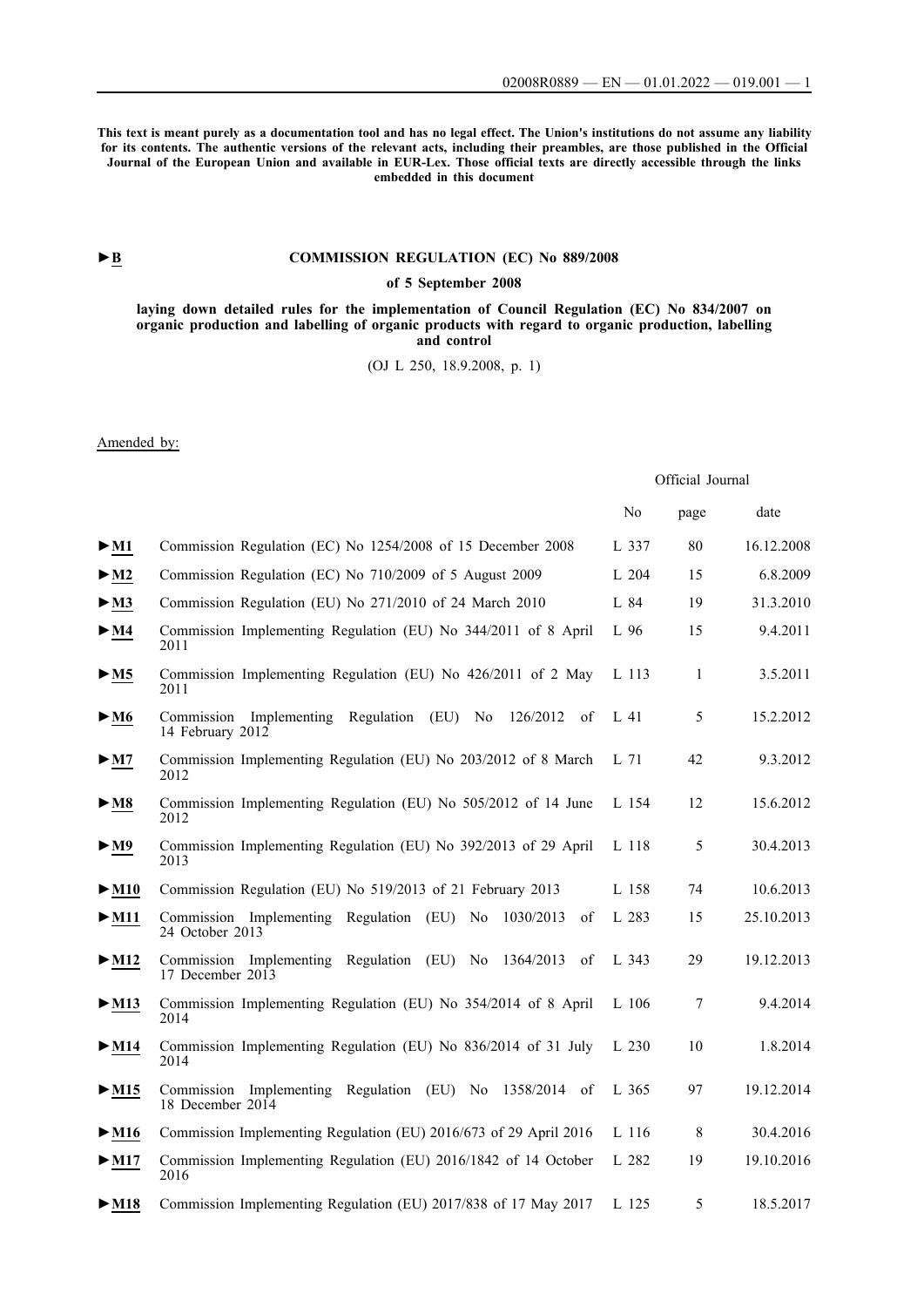| $\blacktriangleright$ M19 | Commission Implementing Regulation (EU) 2017/2273 of 8 December<br>2017  | L 326 | 42 | 9.12.2017  |
|---------------------------|--------------------------------------------------------------------------|-------|----|------------|
| $\blacktriangleright$ M20 | Commission Implementing Regulation (EU) 2018/1584 of 22 October<br>2018  | L 264 |    | 23.10.2018 |
| $\triangleright$ M21      | Commission Implementing Regulation (EU) 2019/2164 of 17 December<br>2019 | L 328 | 61 | 18.12.2019 |
| $\blacktriangleright$ M22 | Commission Implementing Regulation (EU) 2021/181 of 15 February<br>2021  | L 53  | 99 | 16.2.2021  |
| $\triangleright$ M23      | Commission Implementing Regulation (EU) 2021/1165 of 15 July 2021        | L 253 | 13 | 16.7.2021  |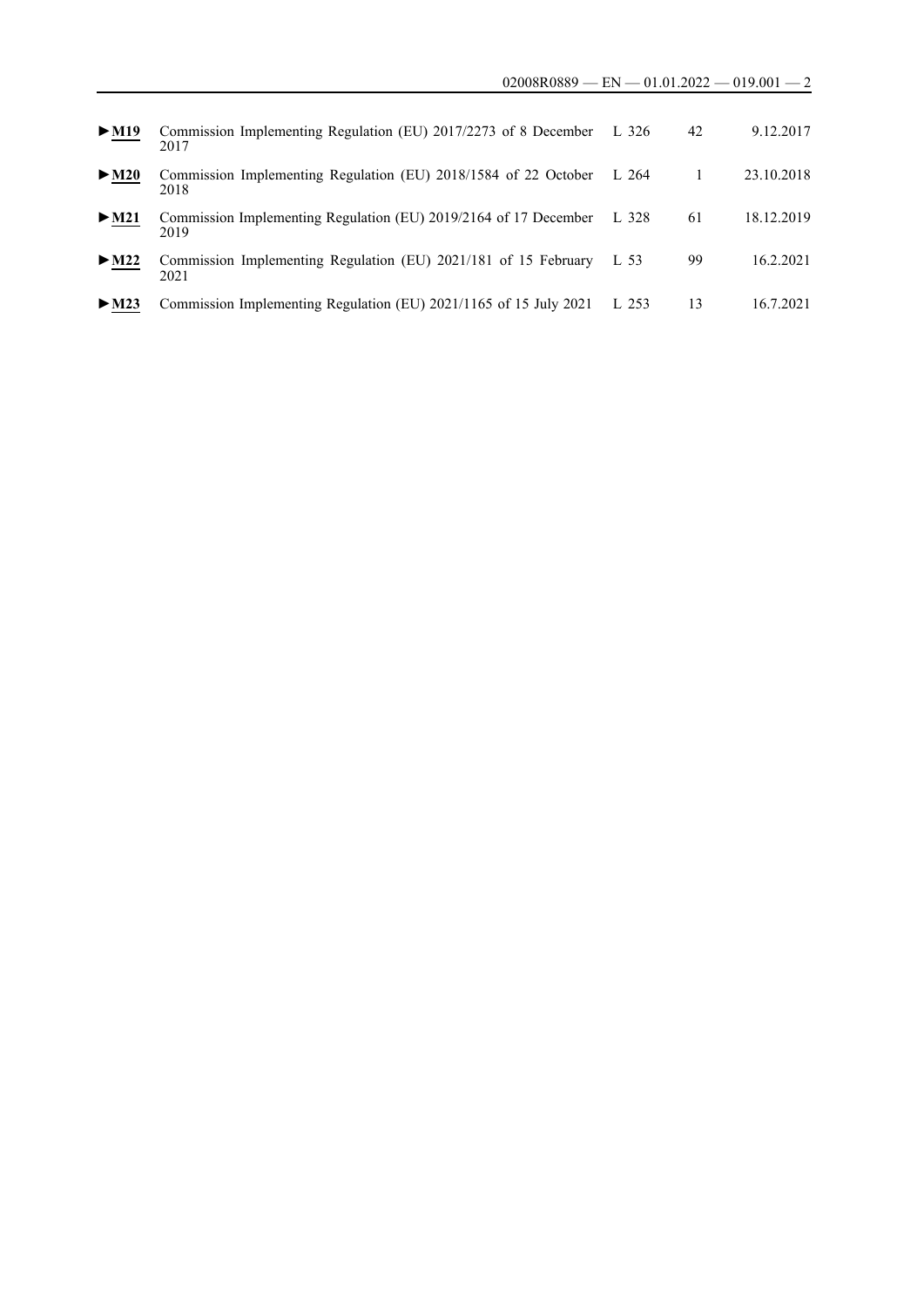#### **COMMISSION REGULATION (EC) No 889/2008**

#### **of 5 September 2008**

**laying down detailed rules for the implementation of Council Regulation (EC) No 834/2007 on organic production and labelling of organic products with regard to organic production, labelling and control** 

# **▼M23** \_\_\_\_\_\_\_\_\_\_

### **▼M2**

#### *ANNEX VII*

#### **Products for cleaning and disinfection**

- 1. Products for cleaning and disinfection of buildings and installations for livestock production referred to in Article 23(4):
	- Potassium and sodium soap
	- Water and steam
	- Milk of lime
	- Lime
	- Quicklime
	- Sodium hypochlorite (e.g. as liquid bleach)
	- Caustic soda
	- Caustic potash
	- Hydrogen peroxide
	- Natural essences of plants
	- Citric, peracetic acid, formic, lactic, oxalic and acetic acid
	- Alcohol
	- Nitric acid (dairy equipment)
	- Phosporic acid (dairy equipment)
	- Formaldehyde
	- Cleaning and disinfection products for teats and milking facilities
	- Sodium carbonate

# **▼M15**

- 2. Products for cleaning and disinfection for aquaculture animals and seaweed production referred to in Articles 6e(2), 25s(2) and 29a.
- 2.1. Subject to compliance with relevant Union and national provisions as referred to in Article 16(1) of Regulation (EC) No 834/2007, and in particular with Regulation (EU) No 528/2012 of the European Parliament and of the Council (1), products used for cleaning and disinfection of equipment and facilities in the absence of aquaculture animals may contain the following active substances:

# **▼B**

<sup>(1)</sup> Regulation (EU) No 528/2012 of the European Parliament and of the Council of 22 May 2012 concerning the making available on the market and use of biocidal products (OJ L 167, 27.6.2012, p. 1).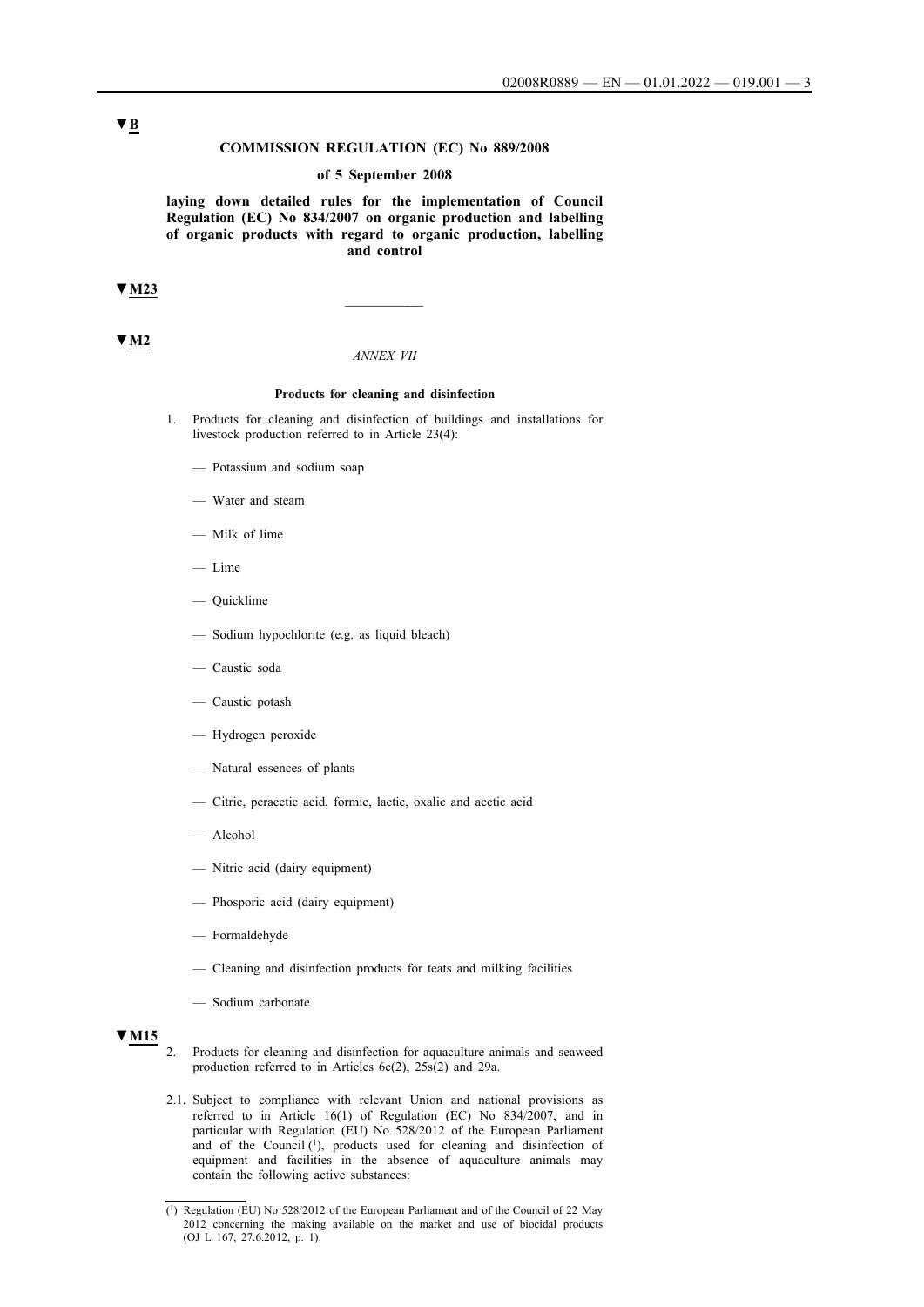### **▼M15**

- ozone
- sodium hypochlorite
- calcium hypochlorite
- calcium hydroxide
- calcium oxide
- caustic soda
- alcohol
- copper sulphate: only until 31 December 2015
- potassium permanganate
- tea seed cake made of natural camelia seed (use restricted to shrimp production)
- mixtures of potassium peroxomonosulphate and sodium chloride producing hypochlorous acid.
- 2.2. Subject to compliance with relevant Union and national provisions as referred to in Article 16(1) of Regulation (EC) No 834/2007, and in particular with Regulation (EU) No 528/2012 and Directive 2001/82/EC of the European Parliament and of the Council (1), products used for cleaning and disinfection of equipment and facilities in the presence as well as in the absence of aquaculture animals may contain the following active substances:
	- limestone (calcium carbonate) for pH control
	- dolomite for pH correction (use restricted to shrimp production)
	- sodium chloride
	- hydrogen peroxide
	- sodium percarbonate
	- organic acids (acetic acid, lactic acid, citric acid)
	- humic acid
	- peroxyacetic acids
	- peracetic and peroctanoic acids
	- iodophores (only in the presence of eggs).

<sup>(1)</sup> Directive 2001/82/EC of the European Parliament and of the Council of 6 November 2001 on the Community code relating to veterinary medicinal products (OJ L 311, 28.11.2001, p. 1).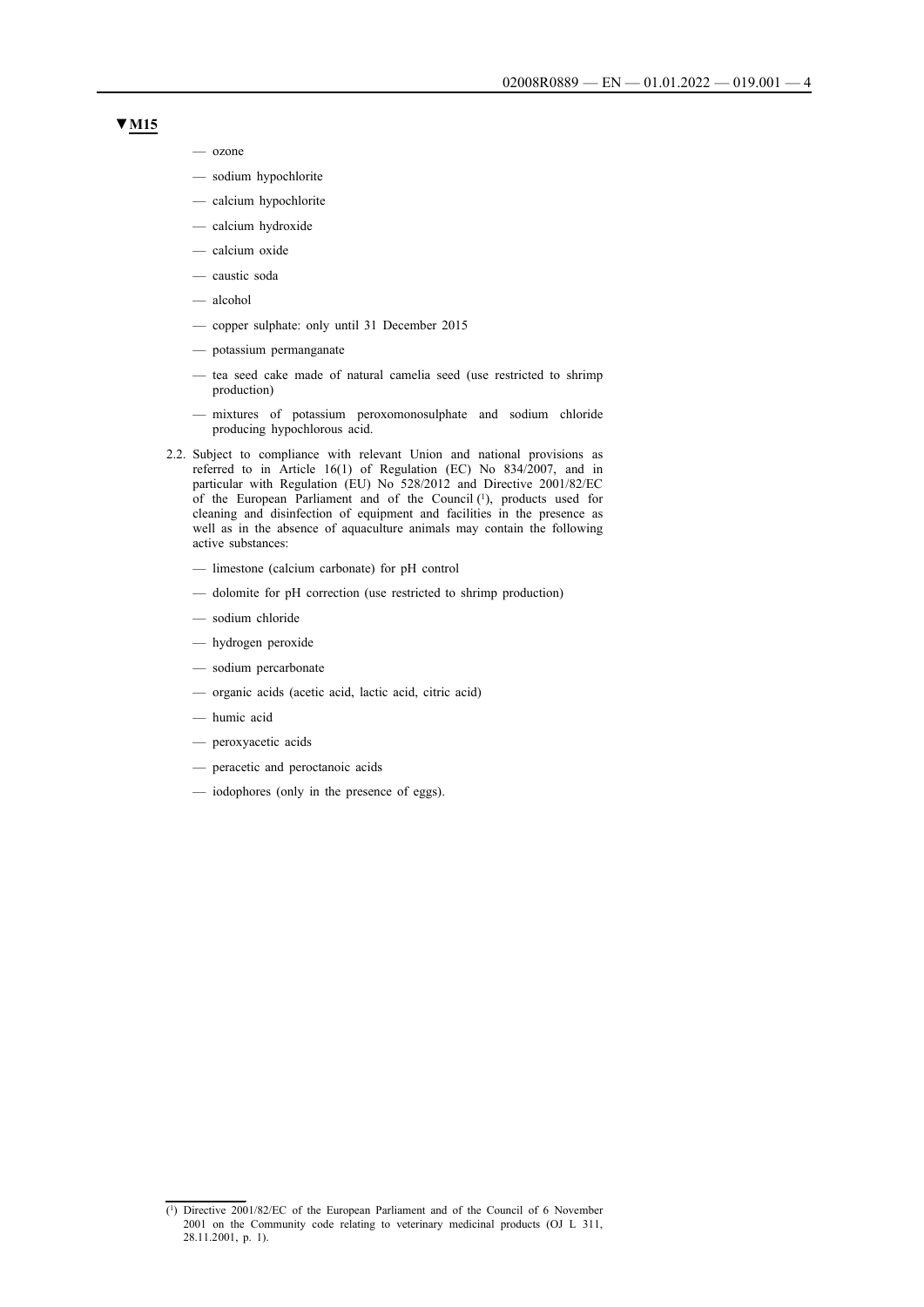#### **▼M23**

#### *ANNEX IX*

 $\frac{1}{2}$ 

#### **Ingredients of agricultural origin which have not been produced organically referred to in Article 28**

#### 1. UNPROCESSED VEGETABLE PRODUCTS AS WELL AS PRODUCTS DERIVED THEREFROM BY PROCESSES

## 1.1. **Edible fruits, nuts and seeds:**

| acorns                        | <i>Ouercus</i> spp. |
|-------------------------------|---------------------|
| $-$ cola nuts                 | Cola acuminata      |
| — gooseberries                | Ribes uva-crispa    |
| $-$ maracujas (passion fruit) | Passiflora edulis   |
| — raspberries (dried)         | Rubus idaeus        |
| — red currants (dried)        | Ribes rubrum        |

#### 1.2. **Edible spices and herbs:**

| $-$ pepper (Peruvian) | Schinus molle L.      |
|-----------------------|-----------------------|
| — horseradish seeds   | Armoracia rusticana   |
| — lesser galanga      | Alpinia officinarum   |
| — safflower flowers   | Carthamus tinctorius  |
| - watercress herb     | Nasturtium officinale |

#### 1.3. **Miscellaneous:**

Algae, including seaweed, permitted in non-organic foodstuffs preparation

#### 2. VEGETABLE PRODUCTS

#### 2.1. **Fats and oils whether or not refined, but not chemically modified, derived from plants other than:**

|                                   | cocoa       | Theobroma cacao      |
|-----------------------------------|-------------|----------------------|
|                                   | — coconut   | Cocos nucifera       |
|                                   | - olive     | Olea europaea        |
|                                   | — sunflower | Helianthus annuus    |
|                                   | $-$ palm    | Elaeis guineensis    |
| $\overbrace{\phantom{aaaaa}}^{x}$ | rape        | Brassica napus, rapa |
|                                   | — safflower | Carthamus tinctorius |
|                                   | sesame      | Sesamum indicum      |
|                                   | soya        | Glycine max          |
|                                   |             |                      |

#### 2.2. **The following sugars, starches and other products from cereals and tubers:**

- fructose
- rice paper
- unleavened bread paper
- starch from rice and waxy maize, not chemically modified

# **▼B**